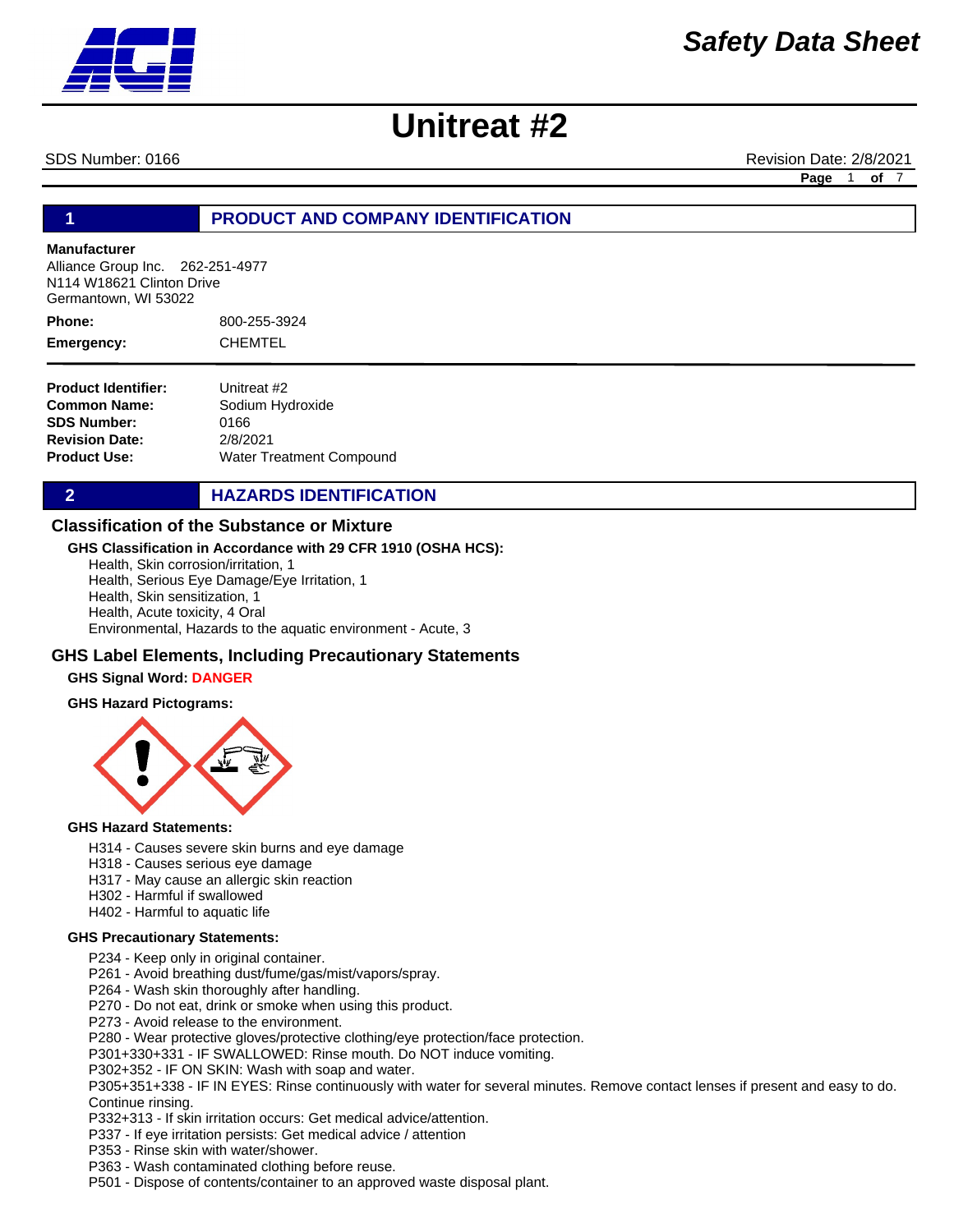

SDS Number: 0166 Revision Date: 2/8/2021

**Page** 2 **of** 7

# **Hazards not Otherwise Classified (HNOC) or not Covered by GHS**

| <b>Route of Entry:</b> | Eyes; Inhalation; Ingestion; Skin.                                     |
|------------------------|------------------------------------------------------------------------|
| <b>Target Organs:</b>  | Respiratory system; Eyes; Skin.                                        |
| Inhalation:            | Can cause severe irritation and inflammation of the respiratory tract. |
| <b>Skin Contact:</b>   | May cause irritation, tearing and redness.                             |
| <b>Eye Contact:</b>    | May cause irritation. May cause permanent eye damage.                  |
| Ingestion:             | Aspiration hazard: Harmful or fatal if swallowed.                      |

**HMIS III:** Health = 3(Chronic), Fire = 0, Physical Hazard = 1

| HMIS                   |   |   |
|------------------------|---|---|
| <b>HEALTH</b>          | V | 3 |
| <b>FLAMMABILITY</b>    |   |   |
| <b>PHYSICAL HAZARD</b> |   |   |
| PERSONAL PROTECTION    |   |   |

## **3 COMPOSITION/INFORMATION OF INGREDIENTS**

Substance/Mixture: Mixture

L.

| CAS#            | $\frac{1}{2}$ | Chemical Ingredients:<br>Chemical Name: |  |
|-----------------|---------------|-----------------------------------------|--|
| $7632 - 00 - 0$ | $<15\%$       | Sodium nitrite                          |  |
| $1310 - 73 - 2$ | <5%           | Sodium hydroxide                        |  |
| $5332 - 73 - 0$ | <5%           | 3-Methoxypropylamine                    |  |

| 4                    | <b>FIRST AID MEASURES</b>                                                                                                                                                                                                                                                                        |
|----------------------|--------------------------------------------------------------------------------------------------------------------------------------------------------------------------------------------------------------------------------------------------------------------------------------------------|
| Inhalation:          | If symptoms develop, move victim to fresh air. Give oxygen or artificial respiration if needed. GET IMMEDIATE<br><b>MEDICAL ATTENTION.</b>                                                                                                                                                       |
| <b>Skin Contact:</b> | Promptly flush skin with water for 15 minutes. Remove contaminated clothing immediately. Get immediate medical<br>attention. Do not reuse clothing and shoes until cleaned. Discard leather articles such as shoes and belt. Do not apply<br>oils and ointments unless ordered by a physician.   |
| Eye Contact:         | Immediately flush eves with large amounts of water for at least 15 minutes, lifting evelids occasionally to facilitate<br>irrigation. Get immediate medical attention.                                                                                                                           |
| Ingestion:           | Rinse mouth and then drink large quantities of water. Do NOT induce vomiting. Seek immediate medical attention. If<br>unconscious, take to a hospital or physician. Never induce vomiting or give anything by mouth to an unconscious victim.<br>For spontaneous vomiting, keep head below hips. |
| 5                    | <b>FIRE FIGHTING MEASURES</b>                                                                                                                                                                                                                                                                    |
|                      |                                                                                                                                                                                                                                                                                                  |

| <b>Flammability:</b>       | Not flammable or combustible. |
|----------------------------|-------------------------------|
| <b>Flash Point:</b>        | No data available             |
| <b>Flash Point Method:</b> | No data available             |

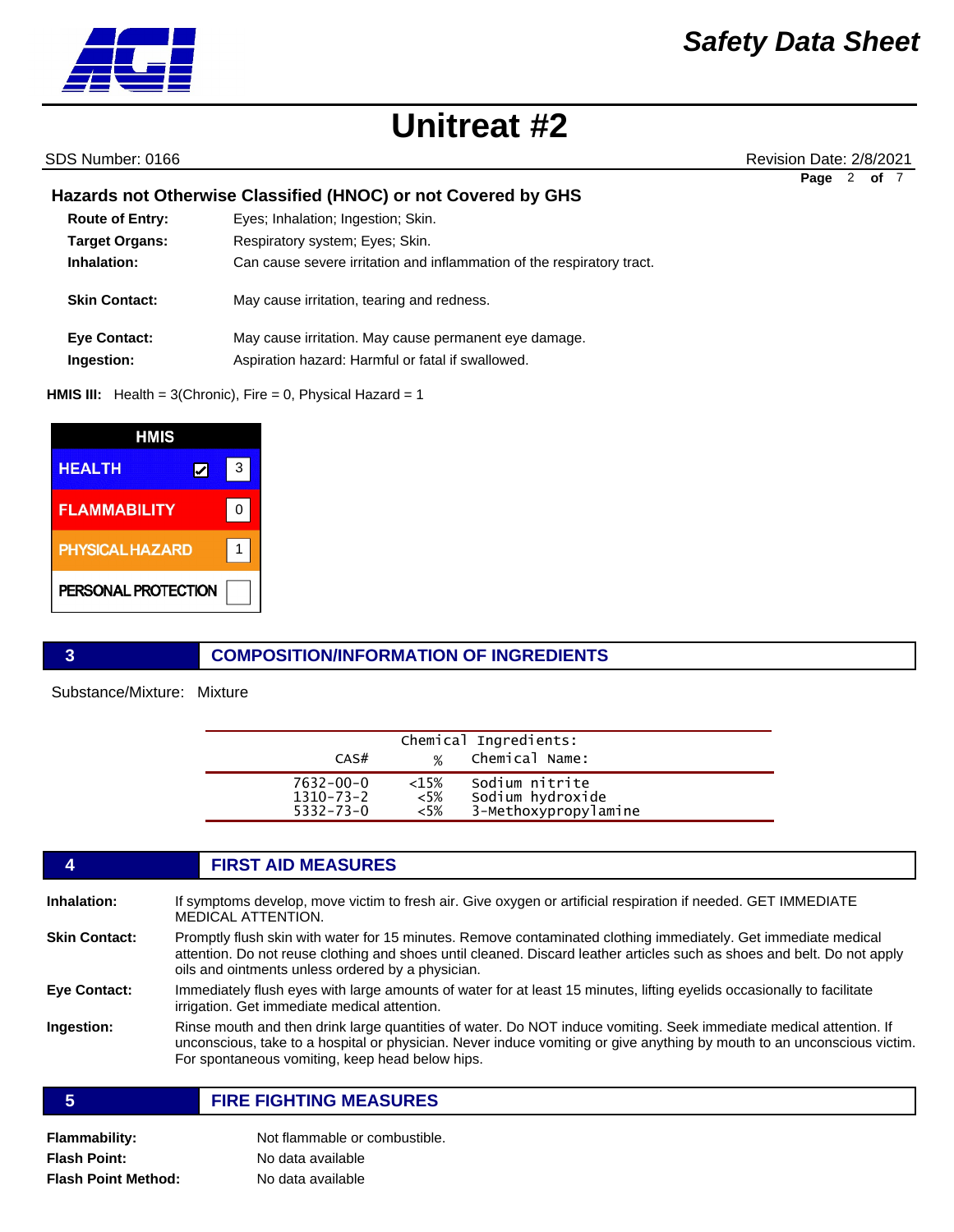# *Safety Data Sheet*



#### **Burning Rate:** No data available

# **Autoignition Temp:** No data available **LEL:** No data available UEL: UEL: No data available

Fire Fighting Methods

Evacuate area of unprotected personnel. Wear protective clothing including NIOSH Approved self- contained breathing apparatus. Remain upwind of fire to avoid hazardous vapors and decomposition products. Use water spray to cool fire exposed containers and disperse vapors.

#### **Unusual Fire or Explosion Hazards:**

If evaporated to dryness, residue is an oxidizer and can stimulate or accelerate combustion of organic or other combustible materials. This product may react with certain metals to produce flammable hydrogen gas.

#### *Extinguishing Media*

**Suitable:** Alcohol- resistant foam, dry chemical, or carbon dioxide.

**Unsuitable fire extinguisher:** Do not use direct water stream/ spray

## **6 ACCIDENTAL RELEASE MEASURES**

### **Personal Precautions**

Use personal protective equipment. Avoid breathing vapors, mist or gas. Ensure adequate ventilation.

### **Environmental Precautions**

Prevent further leakage or spillage if safe to do so. Do not let products enter drains. Discharge into the environment must be avoided.

**Spill** 

Soak up with inert absorbent material and dispose of as hazardous waste. Remaining residue can be neutralized with hydrochloric acid and then disposed of properly. Keep in suitable, closed containers for disposal.

# **7 HANDLING AND STORAGE Handling Precautions:** CORROSIVE - Avoid contact with eyes, skin, or clothing. Avoid breathing vapors or mist. Wash thoroughly after handling. Do not puncture or drop containers.Do not expose containers to open flame, excessive heat, or direct sunlight. **Storage Requirements:** Store in cool/dry area. Keep away from sunlight, heat, sparks, and flames. Keep away from incompatible materials. Keep container tightly closed. Do not store in unlabeled or mislabeled containers. Do not freeze. Avoid contact with combustible materials, wood and organic materials. **8 EXPOSURE CONTROLS/PERSONAL PROTECTION Engineering Controls:** Provide local exhaust ventilation. Maintain adequate ventilation. Do not use in confined spaces. **Personal Protective Equipment:** Hygiene Measures Handle in accordance with good industrial hygiene and safety practice. Wash hands before breaks and at the end of workday. **Respiratory** Where risk assessment shows air-purifying respirators are appropriate use a full-face respirator with multi-purpose combination (US) or type ABEK (EN 14387) respirator cartridges as a backup to engineering controls. If the respirator is the sole means of protection, use a full-face supplied air

respirator. Eyes and Face Wear chemical safety goggles while handling this product. Wear additional eye protection such as a face shield when the possibility exists for eye contact with splashing or spraying liquid or airborne material.



SDS Number: 0166 **Revision Date: 2/8/2021** Revision Date: 2/8/2021 **Page** 3 **of** 7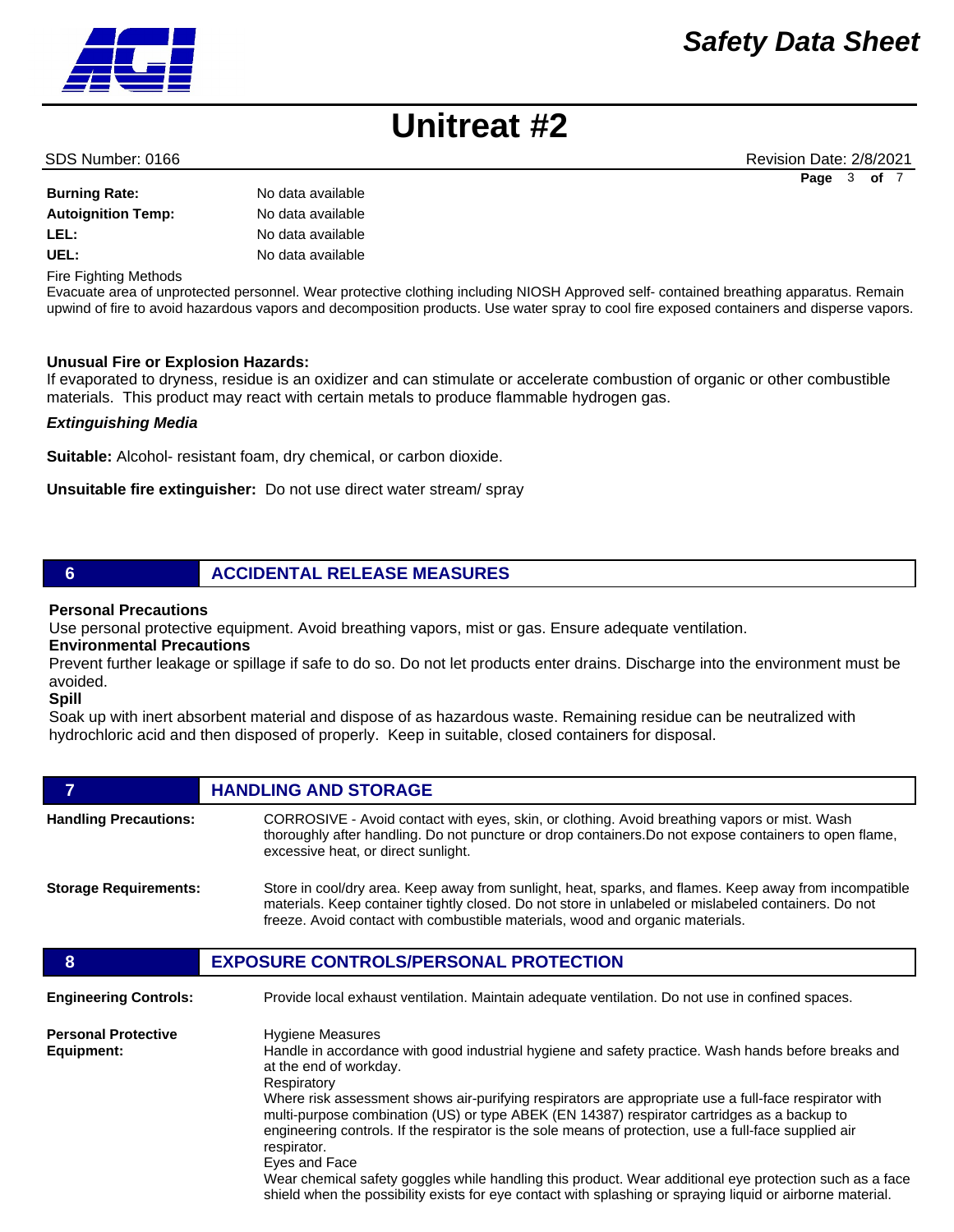**Particle Size:**

**Boiling Point: Flammability:**

**Evap. Rate:**

**Viscosity:**

**pH:**

SDS Number: 0166 **Revision Date: 2/8/2021** Revision Date: 2/8/2021

**Page** 4 **of** 

Component **OSHA PEL ACGIH TWA/ TLV** Sodium Nitrite **No data available** No data available Skin Prevent contact with this product. Wear gloves and protective clothing depending on conditions of use. Protective gloves: gauntlet-type, neoprene, nitrile.

| Sudiditi Nitrite   | <u>ino data avaliable</u> | <u>ino data avaliable</u> |
|--------------------|---------------------------|---------------------------|
| Sodium Hydroxide   | No data available         | $2 \text{ ma/m}$ 3        |
| Methoxypropylamine | No data available         | No data available         |

# **9 PHYSICAL AND CHEMICAL PROPERTIES**

**Appearance:** Clear, light yellow No data available 1.075 No data available. No data available No data available No data available. No data available No data available  $\sim$ 12 No data available No data available No data available. **Odor Threshold: Spec Grav./Density: Saturated Vapor Concentration: Partition Coefficient: Vapor Pressure: Molecular weight: Decomp Temp: Physical State:** Liquid **Odor:** Odorless

Lower Explosion Limits: No data available. Upper Explosion Limits: No data available.

# No data available. **Molecular Formula:** No data available **Solubility: Softening Point: Percent Volatile: Heat Value:**

**Freezing/Melting Pt.: Flash Point: Octanol: Vapor Density: VOC: Bulk Density: Auto-Ignition Temp: UFL/LFL:**

**Complete** No data available No data available No data available

#### 32°F

No data available. No data available No data available No data available No data available No data available. No data available

**10 STABILITY AND REACTIVITY**

#### **Reactivity:** No data available **Chemical Stability: Conditions to Avoid: Materials to Avoid: Hazardous Decomposition: Hazardous Polymerization:** Product is stable under normal conditions. Avoid contact with heat, sparks, electric arcs, other hot surfaces, and open flames. Dried residue increases the probability of oxidizing reactions. Strong reducing agents, acids, strong oxidizing agents, organic materials, combustible materials, halogenated compounds. Sodium tetrahydrocarborate. Food sugars. Thermal decomposition may release: carbon monoxide, carbon dioxide, and oxides of nitrogen. Will not occur under normal conditions.

**11 TOXICOLOGICAL INFORMATION**

## **Toxicity Data:**

Eye Effects: Corrosive- Causes severe eye irritation and burns. May cause: blurred vision, redness, pain, conjuctivitis, ulcerations, tissue destruction, permanent eye damage, blindness.

- » Sodium Nitrite: no data available
- » Sodium Hydroxide: no data available
- » Methoxypropylamine: no data available

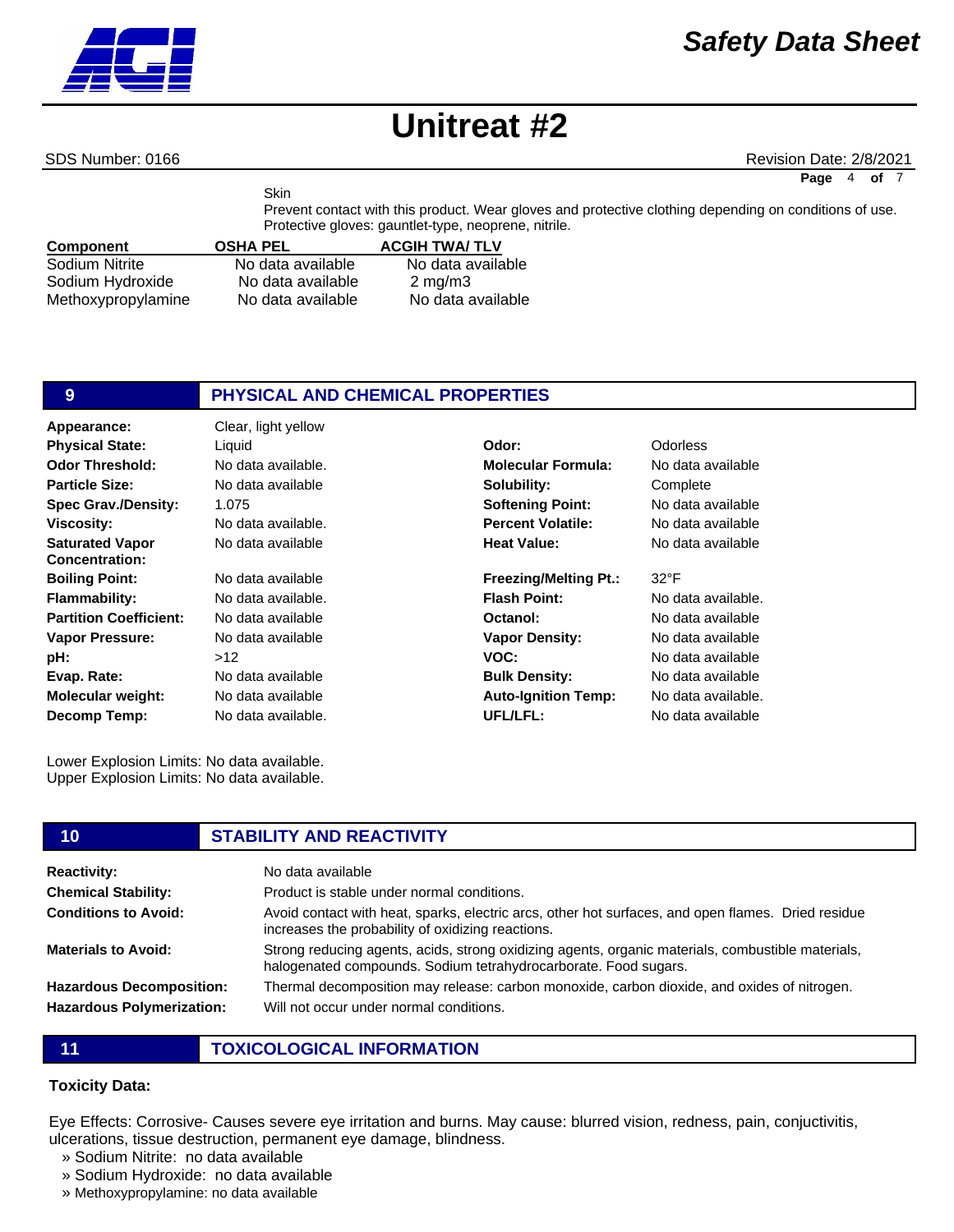SDS Number: 0166 **Revision Date: 2/8/2021** Revision Date: 2/8/2021

**Page** 5 **of** 7

Skin Effects: Corrosive- Causes severe irritation and burns. Concentrated solutions may cause: severe burns, severe necrosis, permanent skin damage. Prolonged and repeated exposure to dilute solutions may cause irritation, redness, pain and drying and cracking of the skin.

- » Sodium Nitrite: Dermal LD50 no data available
- » Sodium Hydroxide: Dermal LD50 Rabbit = 1350mg/kg
- » Methoxypropylamine: no data available

Inhalation Effects: Corrosive- Cause severe irritation and burns. Vapors and mists may damage: mucous membranes, respiratory tract. Vapors or mists may cause: coughing, sore throat, shortness of breath, labored breathing, choking, bronchiospasms, chemical pneumonitis, pulmonary edema, death. Effects may be delayed. Chronic exposure may cause: dental erosions, discoloration of teeth, bronchitis, and bronchial emphysema.

- » Sodium Nitrite: LC50 no data available
- » Sodium Hydroxide: LC50 no data available
- » Methoxypropylamine: no data available

Ingestion Effects: Corrosive- Causes severe irritation and burns. May cause damage to the: mouth, throat, esophagus, stomach, gastrointestinal tract. May cause: pain, vomiting, diarrhea, bleeding, labored breathing, burns or perforation of the gastrointestinal tract leading to ulceration and secondary infection, and death. Effects may be delayed. Aspiration into the lungs may cause chemical pneumonia and lung damage.

- » Sodium Nitrite: Oral LD50 Rat = 157.9 mg/kg
- » Sodium Hydroxide: Oral LD50 Mouse =40 mg/kg
- » Methoxypropylamine: no data available

Chronic Effects: No data available Mutagenicity: No data available Teratogenicity: No data available Reproductive Toxicity: suspected of damaging fertility

Carcinogenicity:

IARC: No component of this product present at levels greater than or equal to 0.1% is identified as probable, possible or confirmed human carcinogen by IARC.

ACGIH: No component of this product present at levels greater than or equal to 0.1% is identified as a carcinogen or potential carcinogen by ACGIH.

NTP: No component of this product present at levels greater than or equal to 0.1% is identified as a known or anticipated carcinogen by NTP.

OSHA: No component of this product present at levels greater than or equal to 0.1% is identified as a carcinogen or potential carcinogen by OSHA.

#### **Acute Toxicity Estimate (ATE):**

Inhalation Vapor: No data available Inhalation Dust/Mist: No data available

**12 ECOLOGICAL INFORMATION** 

**Biodegradability** No data available

#### **Toxicity to fish**

» LC50 - Oncorhynchus mykiss (rainbow trout) - 0.94 - 1.92 mg/l - 96.0 h (Sodium Nitrite)

- » Mortality NOEC Oncorhynchus mykiss (rainbow trout) 0.54 mg/l 96.0 h (Sodium Nitrite)
- » LC50 Gambusia affinis (Mosquito fish) 125 mg/l 96 h. (Sodium hydroxide)
- » LC50 Oncorhynchus mykiss (rainbow trout) 45.4 mg/l 96 h (Sodium hydroxide)

### **Toxicity to daphnia and other aquatic invertebrate**

- » EC50 Daphnia magna (Water flea) mg/l 48 h. (Sodium Nitrite)
- » Immobilization EC50 Daphnia 40.38 mg/l 48 h (Sodium hydroxide)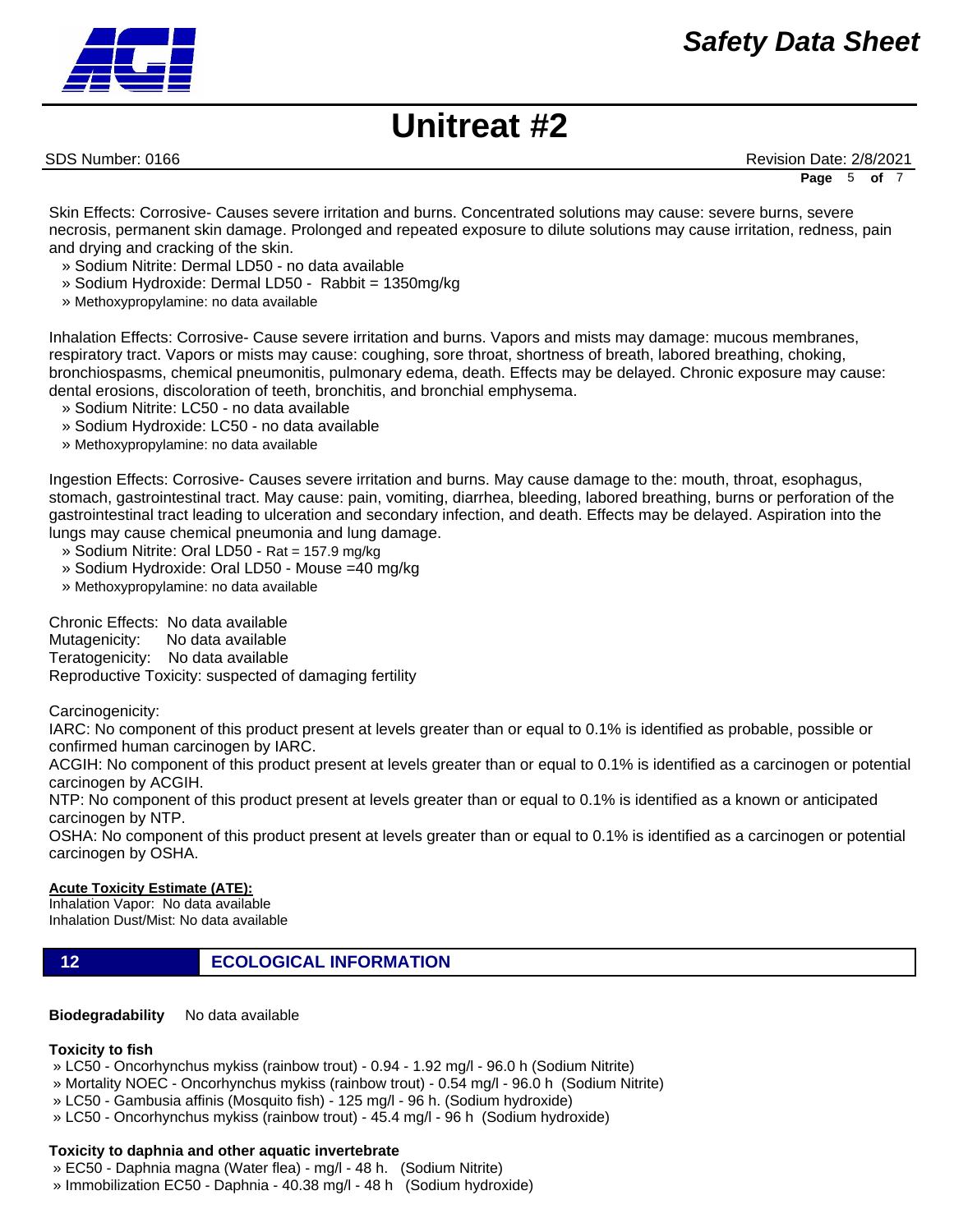

SDS Number: 0166 **Revision Date: 2/8/2021** Revision Date: 2/8/2021 **Page** 6 **of** 7

Persistence and degradability: no data available Bioaccumulative potential: no data available Mobility in soil: no data available PBT and vPvB assessment: no data available Other adverse effects: no data available

| 13 | <b>DISPOSAL CONSIDERATIONS</b> |
|----|--------------------------------|
|----|--------------------------------|

Dispose of in accordance with local, state, and federal regulations. Since emptied containers retain product residue, follow label warnings even after container is emptied. DO NOT pressurize, cut, weld, solder, drill, grind, or expose empty containers to heat, flame, sparks or other sources of ignition.

## **14 TRANSPORT INFORMATION**

UN3266, Corrosive liquid, basic, inorganic, n.o.s., 8, PGII, (Sodium Hydroxide, Sodium Nitrite)

DOT Proper Shipping Name: Corrosive liquid, basic, inorganic, nos DOT Technical Name: Sodium Hydroxide, Sodium Nitrite DOT Hazard Class: 8 DOT UN/NA Number: UN3266 Packing Group: II Resp. Guide Page:60 Reportable Quantity (RQ): N/A



### **15 REGULATORY INFORMATION**

This product does not contain chemicals known to the State of California to cause cancer, birth defects, or other reproductive harm.

# **FEDERAL REGULATIONS**

TSCA Inventory Status: All components of this product are listed as "Active" on the Toxic Substances Control Act (TSCA) 8 (b) Inventory.

CERCLA / SARA Emergency Reporting: A spill or release of this material may trigger the emergency release reporting requirements under CERCLA (40 CFR Part 300) and/or SARA Title III (40 CFR Part 355). State or local reporting requirements may differ from federal requirements.

**» Sodium Hydroxide CERCLA reporting amount - 1000 lbs.** 

**» Sodium Nitrite CERCLA reporting amount - 100 lbs.**

Clean Water Act (CWA): The following chemicals are listed under Section 311 as hazardous substances requiring the submission of a National Pollutant Discharge Elimination System (NPDES) permit application to EPA. **» Sodium Hydroxide**

# **STATE REGULATIONS**

**California-** The following components are listed under Proposition 65: This product does not contain any